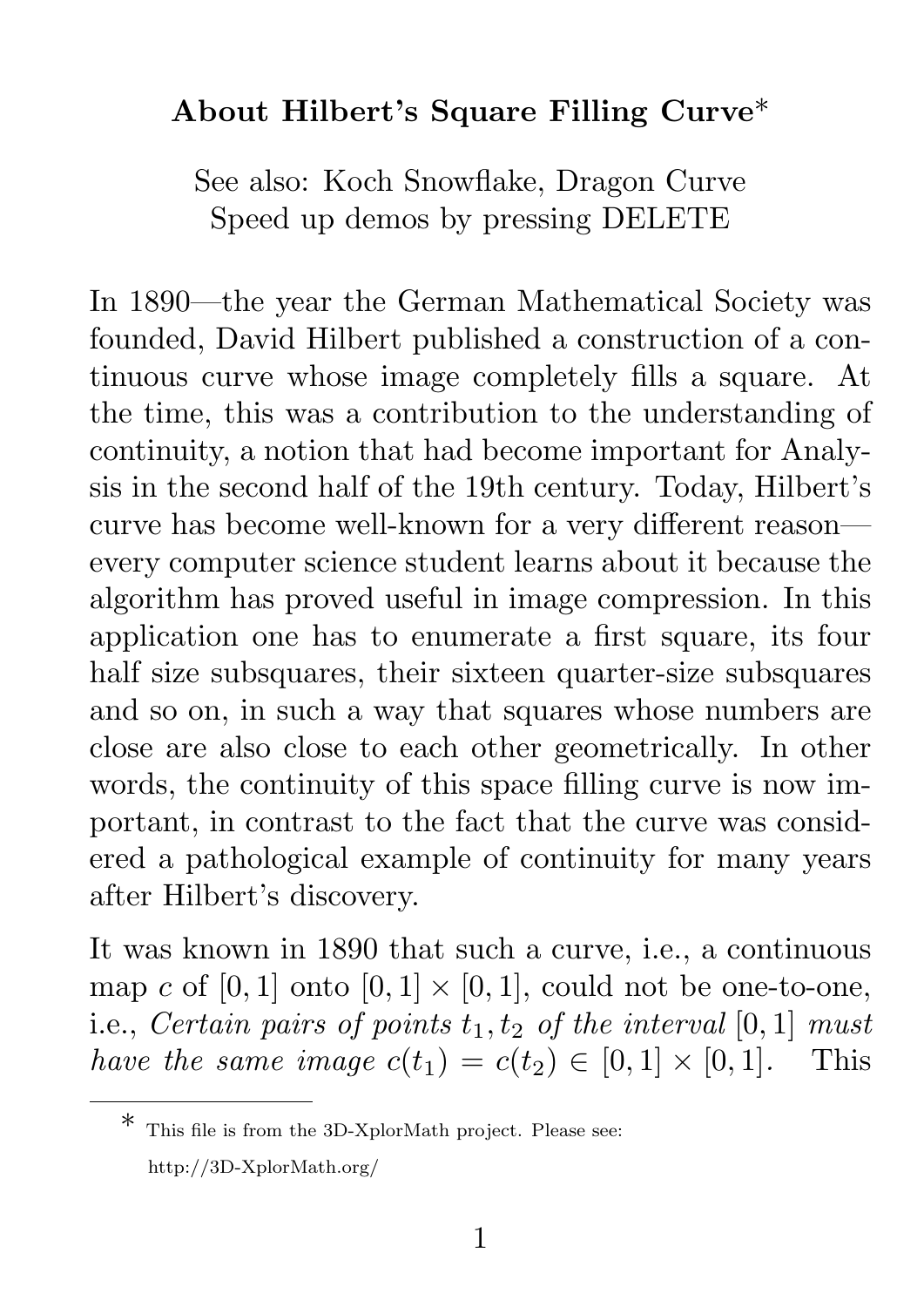led Hilbert to give a special twist to his construction: He gave a sequence of polygon approximations of the strange limit curve that, surprisingly, were all one-to-one! In retrospect it seems almost as if Hilbert foresaw what would be needed a century later in image compression; when people say that they are using Hilbert's square-filling curve, they mean more precisely that they are using Hilbert's approximations to that curve!

The basis of Hilbert's construction is a single step that is repeated over and over again. We first explain a simplified version, although this does not exactly give Hilbert's one-to-one approximations that made the construction so famous. Assume that we already have a curve inside the square and joining the left bottom corner to the right bottom corner. 3DXM offers four different initial such curves, leading to quite different pictures. The basic construction step is to scale the square and its curve by  $\frac{1}{2}$  and put **four** copies of this smaller square side by side in the original square, in such a way that these four smaller copies of the curve fit together to form a new curve from the left bottom corner to the right bottom corner of the original square. But instead of reading more words, we suggest that you view the default approximations of the Hilbert curve in 3DXM. We use a rainbow coloration to emphasize the continuous parametrization, and we repeat the colors four times to emphasize that four copies of the previous approximation make up the new one.

The two end points of the curve (to which this basic iter-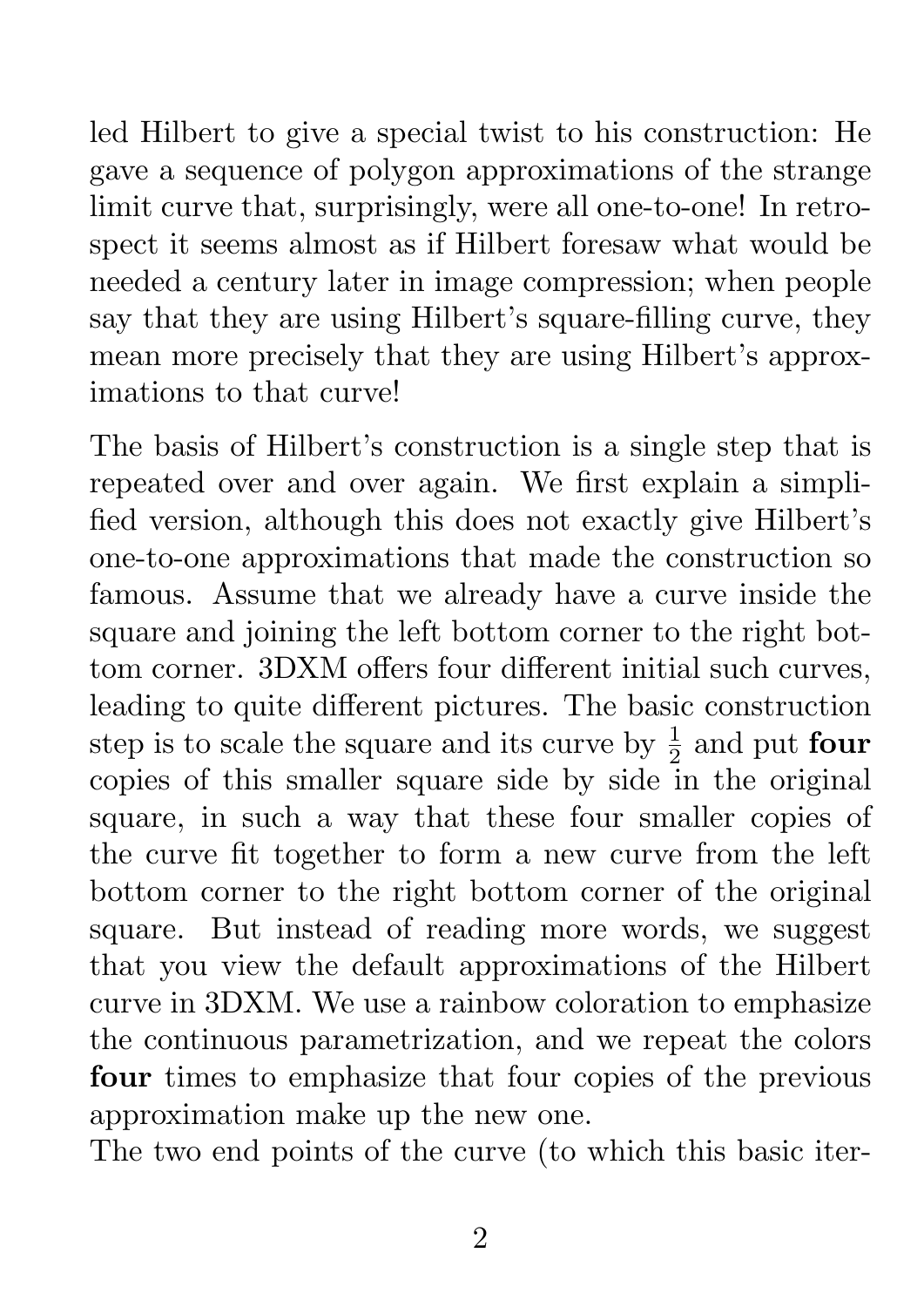ation step is applied) play a special role, on the one hand they lead at each iteration step to more points that are already points on the limit curve, on the other hand exactly these easy points lead to double points on the approximations! Hilbert therefore removed small portions of the curve near its two end points before he applied the above iteration step. One can see how these Hilbert approximations manage to stay one-to-one and how they wander through all the little squares of the current subdivision of the original square—and these are just the properties used in image compression.

In 3DXM one can choose with the parameter cc between several initial curves. An even number and the following odd number choose the same curve, but for even cc the Hilbert iteration is done without the endpoints and for odd cc including the endpoints. In the Action Menu one can switch between Hilbert's approximation (cc=0) and one that emphasizes the iteration of the endpoints (cc=5).

Finally we add to the above descriptive part some more technical explanations, namely how to understand the limit as a continuous curve. Select the Action Menu entry "Emphasize Limit Points". The first shown step (for our default value  $cc = 5$ ) is a curve that is mostly a straight segment, but has also two little wiggles, that emphasize the initial point  $c(0)$  and the end point  $c(1)$ . The second step is a curve with four straight segments that join five wiggles, the points  $c(j/4)$ ,  $j := 0, \ldots, 4$ . These points are really points on the limit curve because they remain fixed